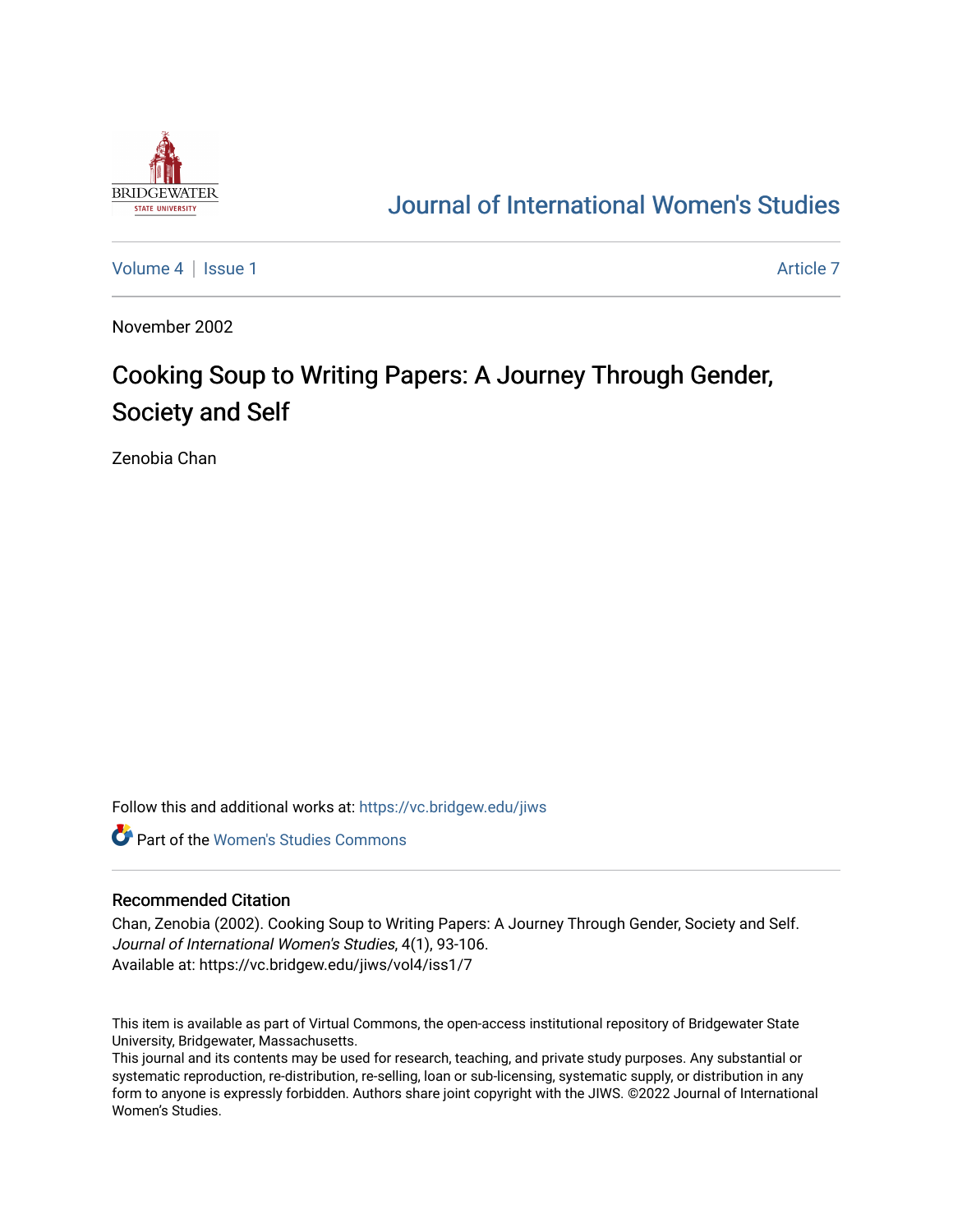This journal and its contents may be used for research, teaching and private study purposes. Any substantial or This journal and its concents may be fiscal or research, leading only provide study parposes. Any substantial or<br>systematic reproduction, re-distribution, the selling, non-our and the literal paper study benefits to supply to anyone is expressly forbidden. ©2002 Journal of International Women's Studies.

# **Cooking Soup to Writing Papers: A Journey Through Gender, Society and Self**  By Zenobia Chan<sup>1</sup>

# **Abstractii**

This paper describes my roles as a housewife, previously, and a doctoral student, currently. It examines crossing the border from the family domain to the university domain from a gender perspective. When I was a housewife, I was stigmatised by society and without any prospects. As a doctoral student, I am considered a worthy woman and my life has been romanticized. The analogy of cooking soup represents my life as a housewife, while writing papers represents my life as a doctoral student. Describing this dramatic transition from seven years as a soup-cooking housewife, to a third-year, paper-writing, doctoral candidate, I will explore two major aspects - both from a gender perspective: (1) What do cooking soup and writing papers mean to a housewife in Chinese culture? (2) How do I experience my new role as a doctoral student, compared to my role as a housewife? Following this discussion, I call for a deconstruction of the femininity of cooking soup and the masculinity of writing papers. The paper closes with an attempt to empower housewives to challenge the dominant discourse that defines a woman as useful or useless in contemporary society.

*Key words:* gender, China, women's roles

### **Introduction**

A gender-based analysis of the link between the desire to be the perfect writer with the desire to be the perfect soup maker is the heart of this paper. The information provided is autobiographical. My intention is to present my changing role from a housewife, who is stigmatised in the family sphere, to a doctoral student, who is romanticized in the academic field. Gender plays a part in this discussion by virtue of the fact that the housewife's act of cooking soup is feminized in society, while the doctoral student's act of writing papers is masculinized. To begin this discussion, a review of the literature on the role of a Chinese female and the merit of women's voices will be provided. Following this review, a description of my changing role from that of a housewife to a doctoral student will be offered. Cooking soup stems from a disciplinary regimen and is seen as a type of self-construction, while writing papers is a resistant regimen and a type of self-reconstruction. These two contrary life experiences come together to demonstrate how a gender perspective affects my perception of women's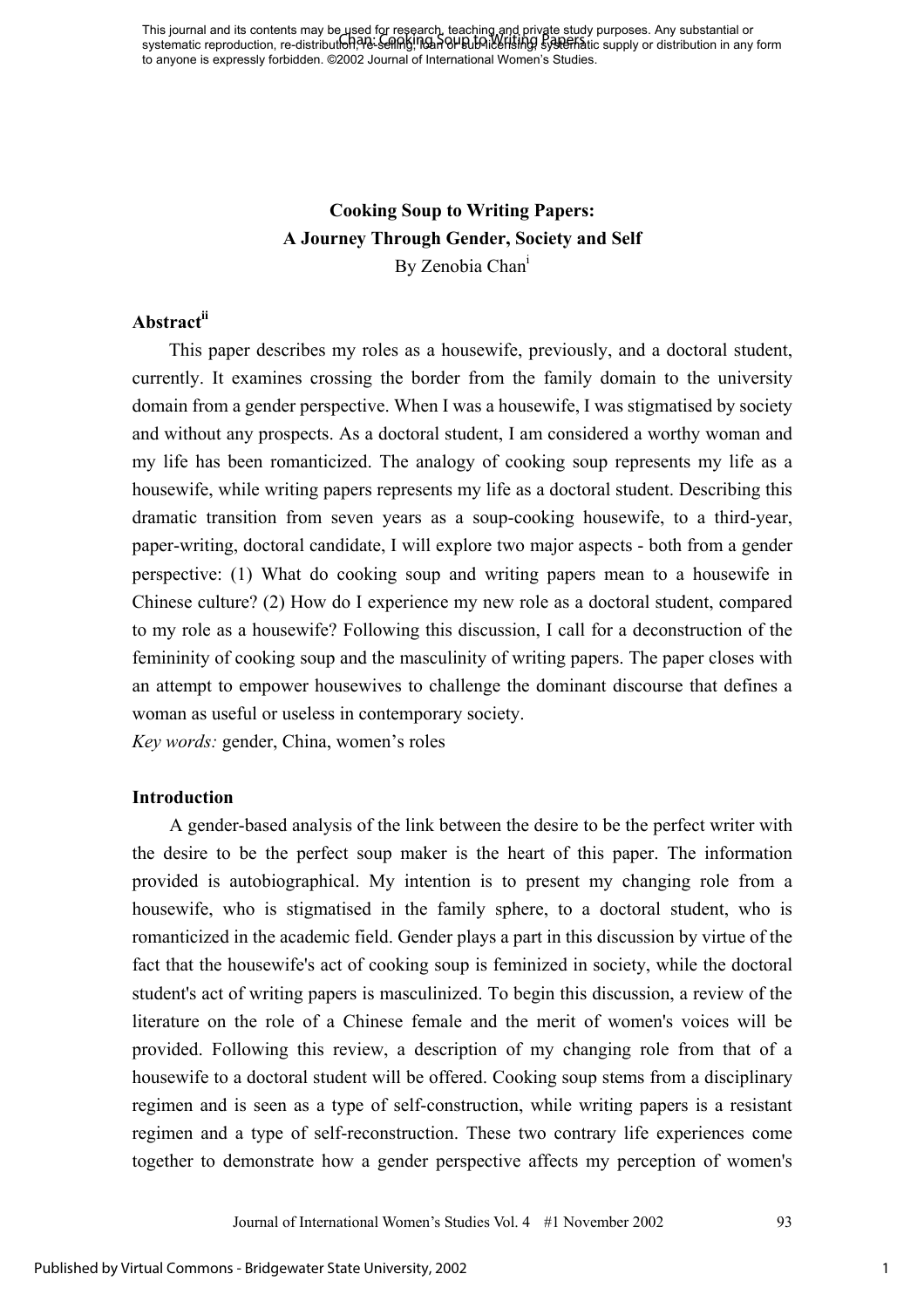worthiness in Chinese society.

#### **Expectations and roles of the Chinese female**

Gender refers not to biology but to a set of social meanings attached to male and female that is a relational, socially constructed dichotomy for distinguishing the sexes (Bordo, 1989). It further refers to a social construction of femininity and masculinity, and indicates the cultural aspect of identity and social relations (Hall, 1990). In Hong Kong, traditional Chinese culture is deeply embedded, and there are context-specific female role expectations based in Taoism and Confucianism. Taoism mentions that maleness (yang) and femaleness (yin) are nearly equally valued: the reservation arises as yin has been conceptualized as more passive, negative and weaker than yang (Ortner, 1974). In Confucianism, the Three Obediences and Four Virtues indicate how women should behave (Teng, 1996). For instance, attaining marital and familial bliss are considered a woman's success and happiness (Tam, 1999). As such, women should strive to be good mothers, which is a socially desirable female role.

Gender roles have been delegated thus: family-centered activities for women, and society-centered activities for men. Women are socialized to place primary emphasis on the family and to obey their husband and honor the specific family roles assigned to them (Hall, 1990). Food preparation has been assumed as the woman's role (Charr & Kerr, 1988). The mother's role of cooking for the family then takes on a normative rather than purely instrumental value. As it is a woman's role to nurture family members, a woman's sacrifice for the good of the family is also considered normal. The fulfilment of motherhood is the measure of women's happiness (Watanabe, 1999).

Hong Kong's westernization -- in terms of adopting certain concepts of individuality and personal achievement -- has in some ways pulled women away from a strictly family-centered identification (Chan & Ma, 2002). But the traditional cultural forces of loyalty and sacrifice continue to exert themselves over women's roles - and will keep them locked up within the family sphere. Conflicts over trying to be both a homemaker and a working woman are emerging (Tam, 1999). For instance, a telephone survey of 731 female staff at one Hong Kong University found that most of the respondents wanted to have a happy, healthy family, but they also wanted more leisure/personal time for personal growth (Ng, 1999).

# **The merit of women's voices**

To give women a voice, we must put women at the center of studies, sensitize people to the reality of women's lives, perceive women's experience as a source of knowledge that can reveal women's voices, and respect women as the authors of their own stories (Harding, 1986; Lewis & Moon, 1997; Oakley, 1980). Autobiography can be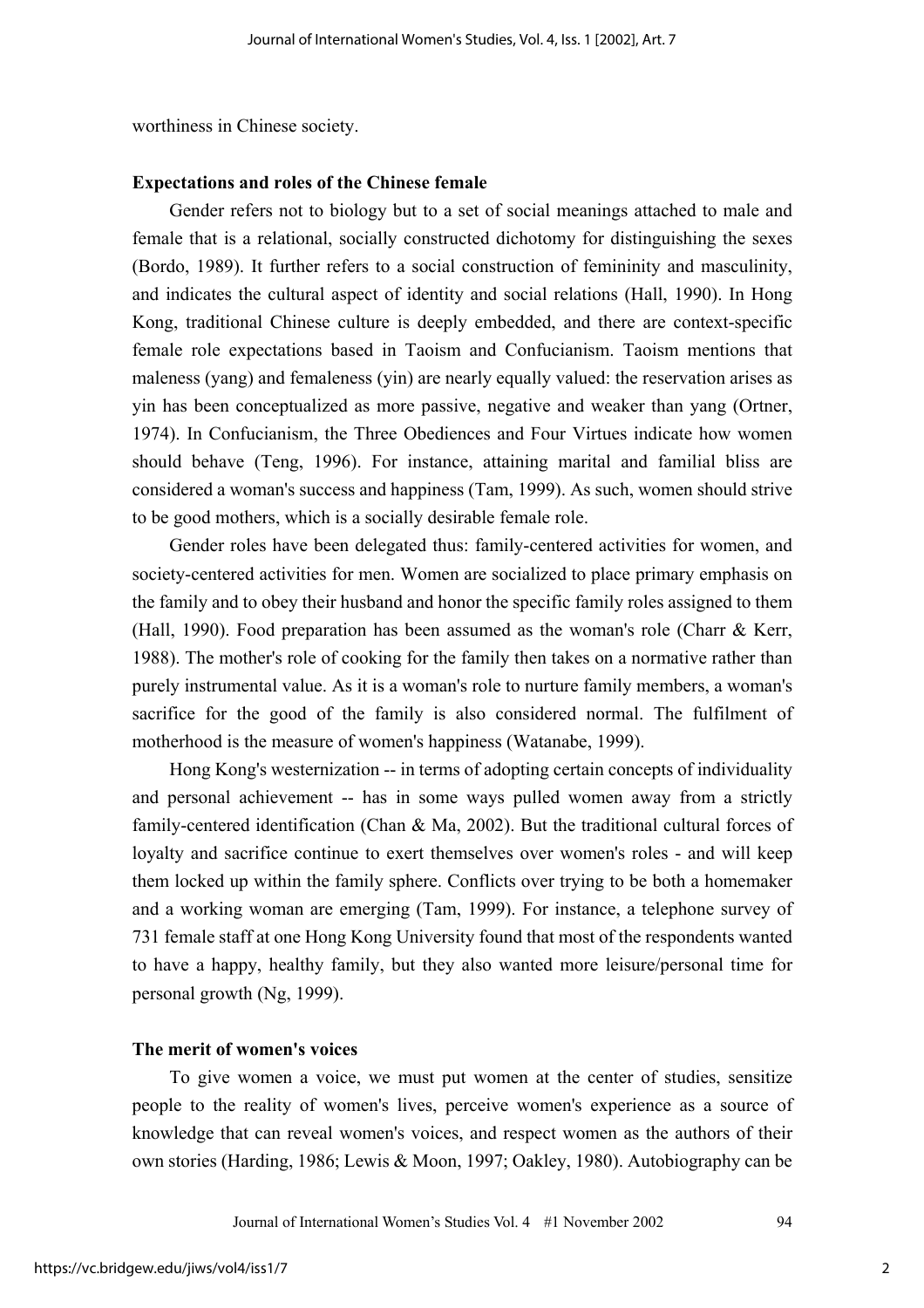regarded as a powerful and authentic source to represent women's voices (Joyappa & Martin, 1996; Lindsey, 1997). Autobiographical writing produces particular versions of identity, framed by social context and dominant gender relations (Kehily, 1995). Autobiography plays a role in defining and setting the geography of the self and its relationship to the outside world (Elsadda, 2001). As case study can be a powerful tool to capture women's experience (Padula & Miller, 1999), so my own autobiography could be a context-specific, woman's experience reflecting both society's gender role expectations and my own perception of women's roles.

To open up academic discourse to multiple voices and to enable women to find a voice in the academy is significant to revealing the hidden voice (Doherty, 1994). Writing can allow people to see themselves with their own eyes rather than via a representation constructed through the eyes of others (Cubbison, 1997). Writing mediates the relationships between the self and lived experience (Ray, 1998). Writing shares the private events that can express our feelings and share intimate thoughts (Balk, 2000). Writing about a traumatic experience can increase a subject's well-being and immune functions (Joplin, 2000).

#### **Organization of the paper**

This paper comprises four sections. The first deals with how I became an ideal housewife, and how the act of cooking soup functioned as a disciplinary regimen and a means of self-construction. This section explores my own internal gaze as well as society's external surveillance, both of which reinforced my commitment to continuing to cooking soup. The second section discusses how, after I began my doctoral studies, the role of cooking soup was replaced with writing papers - which now functioned as a resistant regimen and a self-reconstruction, as I sought to shape myself into an ideal doctoral student. The third section discusses three points: making a gender-based analysis of my changing role; revisiting the ideas of cooking soup and writing papers; and deconstructing the split between the useful and useless woman. The paper ends by pointing out limitations and significance.

#### **I was a housewife**

Between 7:30 and 8:00 every morning, I would go to the market to buy food -- fresh vegetables, meats and fish were all carefully selected. I did this in order to cook soup for my son -- every morning from the time he was 6 months old until he was 5 years old. In Chinese society, 6 months is considered an appropriate age for a child to absorb various kinds of nutrition through soup. When my son turned 5 years old, I could no longer cook soup for him because I had to go to the university every day. Before discussing this drastic change of my role, the meanings and functions of cooking soup should first be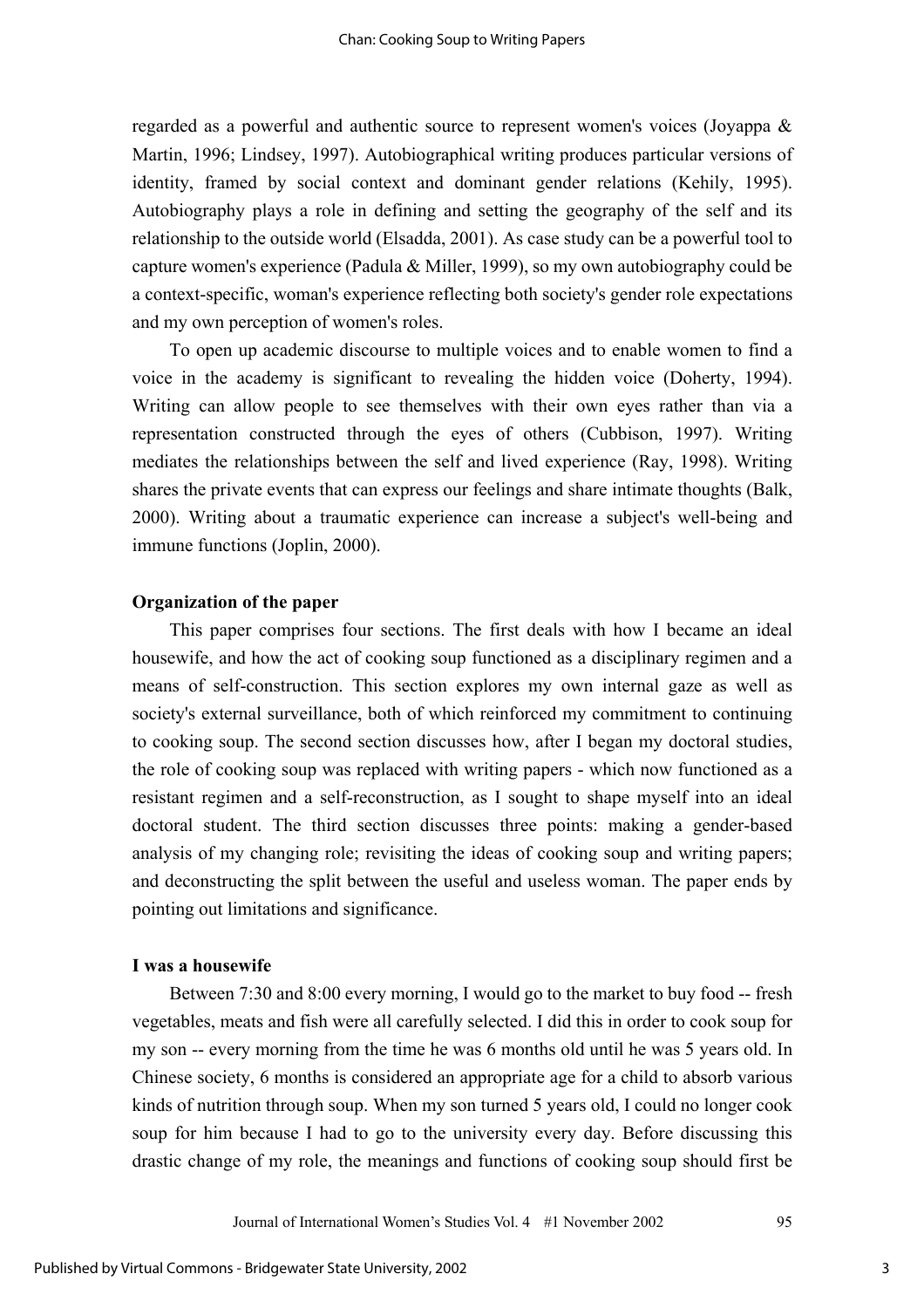#### explored.

### *The symbolic meanings of cooking soup*

There are four major symbolic meanings of cooking soup. First, cooking soup served as an instrument to maintain my son's good health and to provide a disciplinary regimen in my striving to be a good mother. Second, from a qualitative point of view, in Chinese society, being an ideal and outstanding housewife is considered a requirement for the development of a child's good characteristics like cheerfulness, joyfulness, a positive attitude and optimistic traits which can be realized by eating the right kinds of nutritious soup. Third, in terms of a quantitative view, the more weight my son gained, the more varieties of soups I had to cook for him. In short, the measurable outcomes of keeping my son healthy through the means of cooking soup would be the most effective indicators of whether I was an ideal, outstanding or even a successful housewife in Chinese society.

Metaphorically, cooking soup represented how much I loved and cared about my son; it had gone beyond simply meeting his basic need for food. To a large extent, performing this task was an attempt to conform to social expectations of a mother's role, and eventually the ability to cook soup became the criteria for measuring whether or not I was a good mother.

From the marital viewpoint, cooking soup became a means of increasing my bargaining power with my husband -- a traditional, well-educated man who believes that a good mother has to know how, and be willing, to cook soup for the family every day.

Cooking soup can be considered a housewife's most important task, as compared to other housework -- such as sweeping the floor, ironing clothes, washing dishes, etc. - because it can significantly affect the health of family members. For example, family members might easily complain that common ailments like sore throats, low fevers and poor concentration were due to a lack of the right soup every day.

# *The functions of soup*

The classifications of Chinese food and medicine currently in use have their roots in the Yin-shan cheng-yao (YSCY), or "Proper and Essential Things for the Emperor's Food and Drink" (Buell & Anderson, 2000), a dietary manual from the 1300s. In the YSCY, each food was placed into one of five categories: Je, "heating"; Wen, "warming"; P'ing, "neutral"; Liang, "cooling"; and Han, 'chilling". From my own understanding and definition of the functions of cooking soup, I would divide foods into four categories.

In order to build up my son's body mass, and considering the rapid growth of a child from time of birth until six years old, I decided that the soups I cooked for him should contain meat or fish as a main ingredient to ensure adequate nutrients for healthy growth.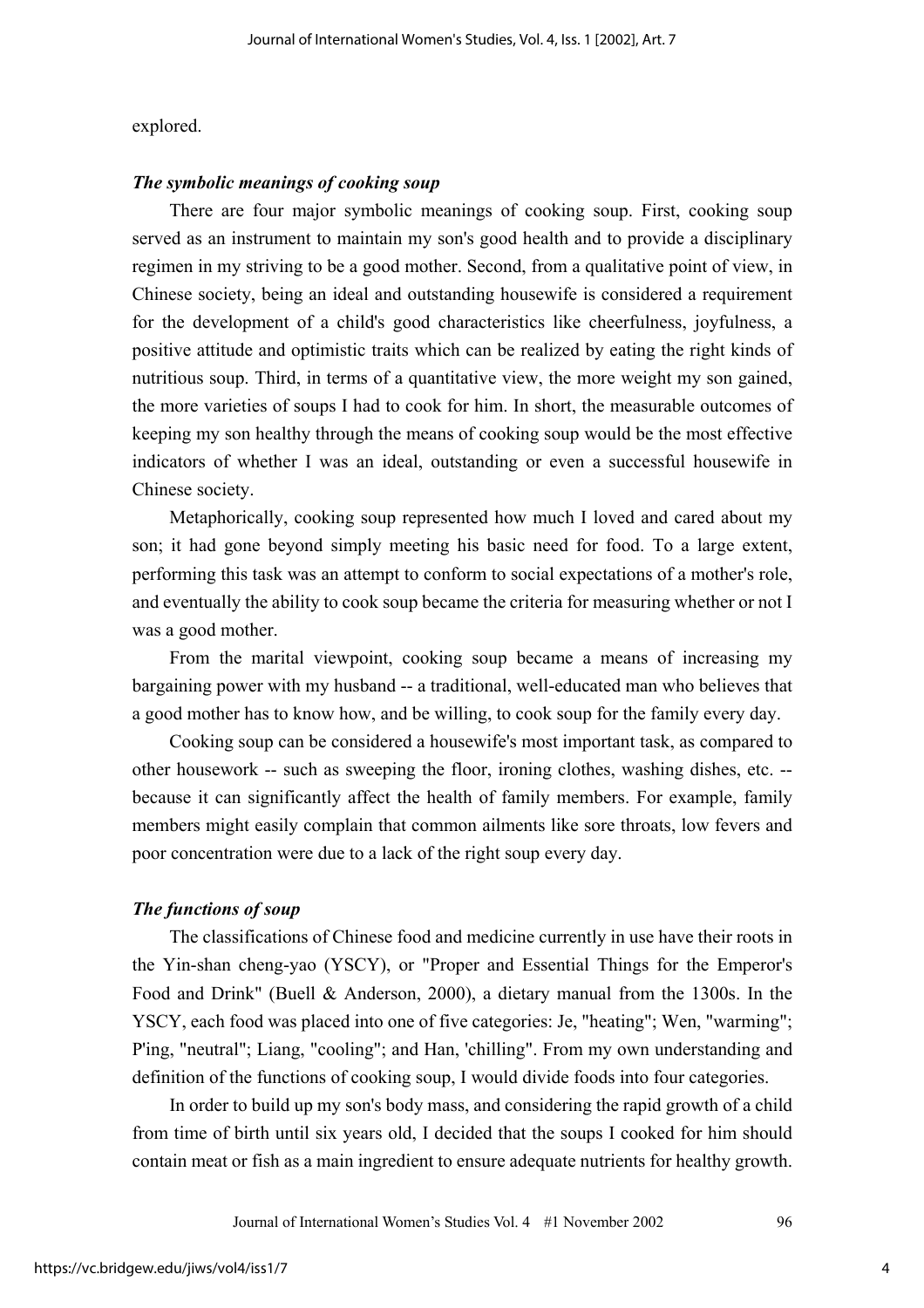After growth came prevention of sickness. I was a registered nurse working in a hospital before my son's birth, and as I was responsible for the care of 40 patients in the medical ward, I was quite sensitive to different symptoms of illnesses. After quitting my nursing job, the major thrust of the housework I did every day was guided by my knowledge and experience as a nurse. I applied this to the home setting as well as to the care of my son in order to keep him from getting ill and to promote better health for him.

The cooking of soup was a common topic among housewives chatting in the park. Among the circle that met in my neighborhood park, I was the well-educated one. No one wanted to discuss academic issues or social events in this circle; instead, the hottest topics were family matters such as cooking soup and rearing children. We always competed with each other, striving for the position of Number One Housewife by showing the greatest ability in cooking soup for their families. I was a perfectionist who always wanted to be the top in every arena. Thus, I was determined to strive for the medal of "best housewife," and cooking soup was the most effective way to construct and ensure this identity I had chosen for myself.

# *Becoming the best housewife by means of cooking soup*

Fulfilling my desire to be the best housewife was achieved in several steps: buying fresh ingredients for soup in the wet market every day; seeking advice from vendors who had experience cooking soup; watching as many cooking programs on TV as possible in order to collect as many soup recipes as possible; and going to three different herbalists in order to collect as much accurate, useful information as I could about cooking nutritious soups that would strengthen my son and keep him healthy.

I would assess his food intake and observe the nature and quantity of his urine and faeces. Also, I got would compare and contrast the effects of different soup recipes, in terms of his appetite and the color of his face, in order to determine the suitability of these recipes for my son. I even sought to measure the effects of different soup recipes by inviting my relatives to cook them for their children. If those relatives returned positive feedback on the recipes I recommended, I would not only feel very proud, but also it could further my quest to become known as an ideal housewife within my social circle.

Based on the above illustrations of my attempts to enhance my soup-cooking ability, one can conclude that the feminization of cooking soup served as a most effective means to discipline my behavior and to play a part in constructing my identity as an ideal Chinese housewife. However, even though I was recognized as an ideal housewife in my social circle, I was not yet visible in the larger society because of the devaluation of housework. When my mother took over my role of cooking soup for my family and supported me in my desire to become a doctoral student, the second part of my life began. Now came the transition to writing papers, which is recognized as masculine work.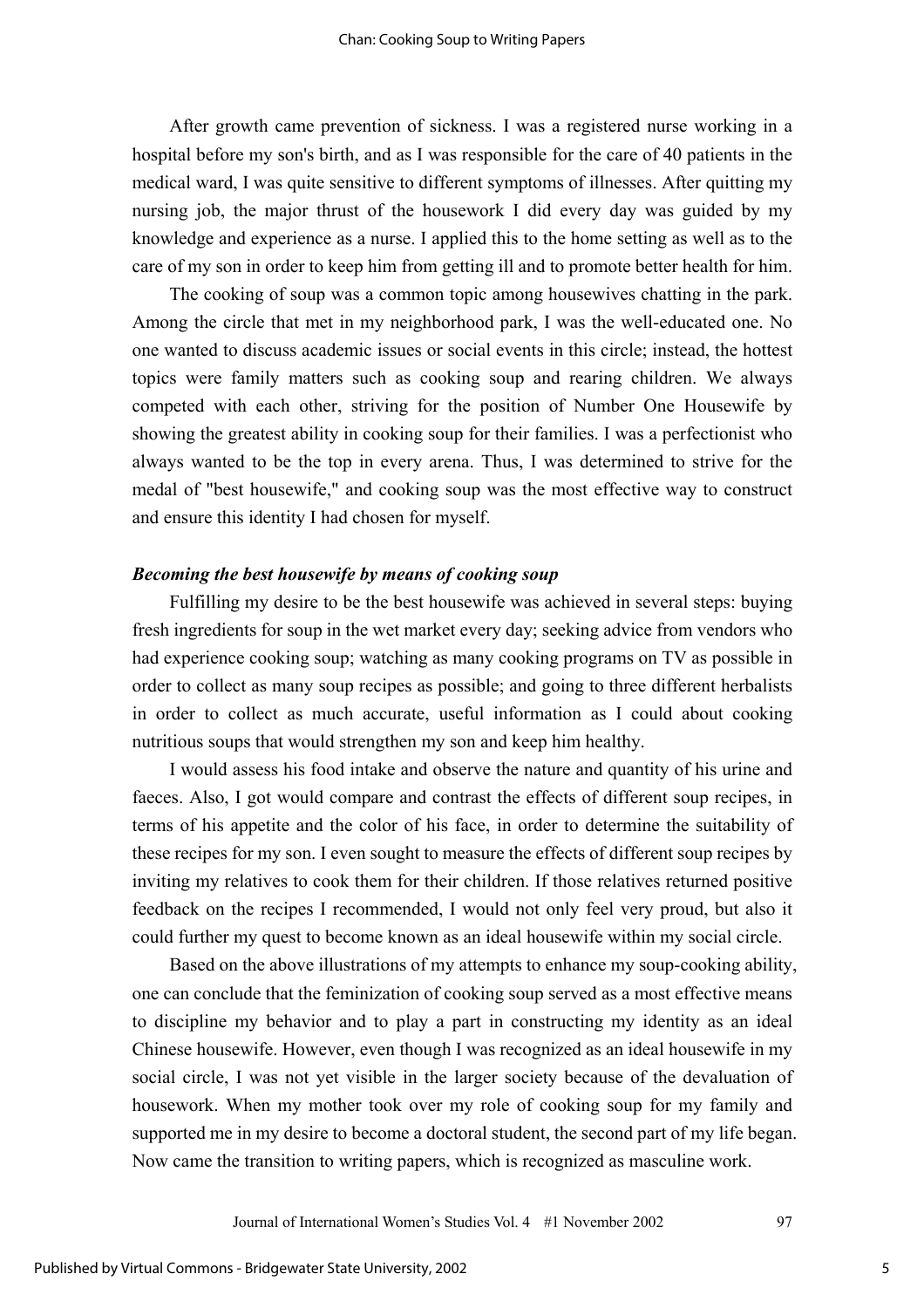#### *My mother*

The mother-daughter relationship is highly significant in many cultures (Rastogi  $\&$ Wampler, 1999). Even modern infant research has proved that the first attachment and internalization during infancy is with the mother (Turkel, 2000). Daughters may acquire a motherly consciousness -- such as internalizing the message that they must learn to sacrifice themselves for others (Watanabe, 1999). Daughters tend to understand their similarity to and dependence on their mother (Levisee, 2000). My mother took over my role as soup cook and helped to free me from the family domain. Without her help in taking care of my son, I could not have taken up my studies. The next section will discuss the radical change in my role.

### **I become a doctoral student**

The experience of changing from cooking soup to writing papers was panicking and unforgettable. Although I was an experienced housewife, I had rarely written anything. In the first few months of university, everything seemed very new to me. No more wet market as my daily hang out and housewives as my peers -- only many cool faces of academia, journals and computers appeared in front of me one by one. The topic of competition shifted from the ability to cook the best soup for my son to the ability to write the best papers for international publication. As a housewife used to managing the family domain for seven years, it was not easy to adapt to and survive in the university.

My determination to now become an ideal female doctoral student now emerged. To explain how I developed such a strong determination to pursue my studies and how I struggled with my changing role, several aspects of my university life will be presented: the first day of enrolment; moving from the periphery to the center; pre-writing papers and participation in conferences; and the process of picking up writing.

### *The first day of enrolment*

From the first day of my enrolment in the doctoral degree course in February 2000, everything seemed novel and exciting to me. I first went to the registration and examination department to pay the school fee and obtain a student handbook. The staff was polite and the first sentence spoken to me was "Are you enrolling for the postgraduate course?" The term "postgraduate" carried special significance for me; it represented a promotion of sorts from my former, inferior, status as a housewife. What a great feeling! My identity really changed on that day. The day before I, as a housewife, was just a useless woman as perceived by a majority of people, but there seemed to be some magic power in academia that could change me into a useful woman. I was wholly addicted to that romanticized idea. A deconstruction of my old self-identification as a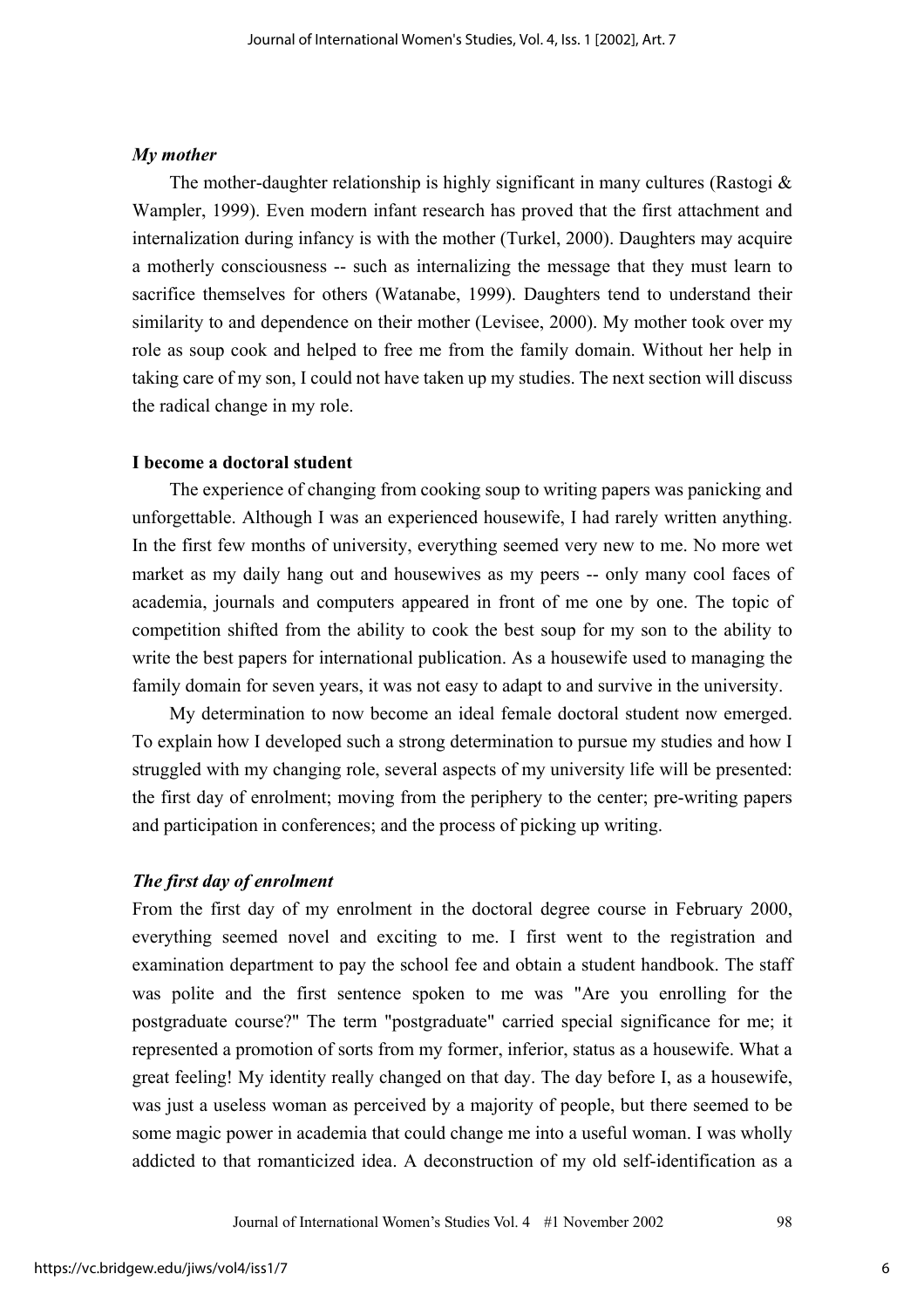housewife and a simultaneous reconstruction of a new one as a doctoral student took place, simply from crossing the physical boundary from my home into the university.

#### *From the periphery to the center*

In the Department of Social Work, some professors commented to me that I was lucky to be entering the university to study again. That statement seemed to expose an underlying belief that a housewife could not take up doctoral studies and lacked the ability to conduct research. A strict dichotomy between family affairs and academic study was strongly reflected in the statement. My immediate inner response to such comments was mixed. I had questioned myself whether I could meet the demands of this program or not. Thinking for a while, I firmly decided to strive for excellent results in order to disprove this negative view of a woman who has been a housewife for several years. I also wanted to demonstrate that any classification of human potential and ability based on sex is full of gender bias and tunnel vision.

Over the past two years, I passed the comprehensive examination required by the university, becoming a Ph.D. candidate in the 13th month. The average time required by other doctoral students in my department to obtain this qualification varied from 18 to 36 months. I also succeeded with my research proposal in the 19th month of my studies, while the average time required by other students was between 24 and 48 months. In June 2002, I will complete my doctorate degree, 30 months from the time I began. The details of my progress prove conclusively that having been a housewife prior to becoming a doctoral student created no disadvantage for me when compared to male students and other working female students.

Along with writing papers, I reasoned that the most effective means for me to reconstruct myself in society's eyes as a useful woman would be via participation in academic conferences. This was the next step in my fight for visibility and my movement from the periphery to the center of the academic realm.

# *Conference participation*

At my university, many different academic conferences are held each year on topics such as philosophy, translation, religion, anthropology and so forth. I enjoyed attending these conferences not only for a sense of satisfaction and recognition, but also to express my resistance to being delegated to the bottom rungs of the university.

To make myself visible at these conferences, I gathered my courage and began asking questions in hopes of demonstrating my intelligence to the presenters, who always sat at the center and were often senior professors of the university. I, on the other hand, as a first year research student, was normally treated as a sideboard at the conferences. It became a type of resistance: keeping silent would amount to complicity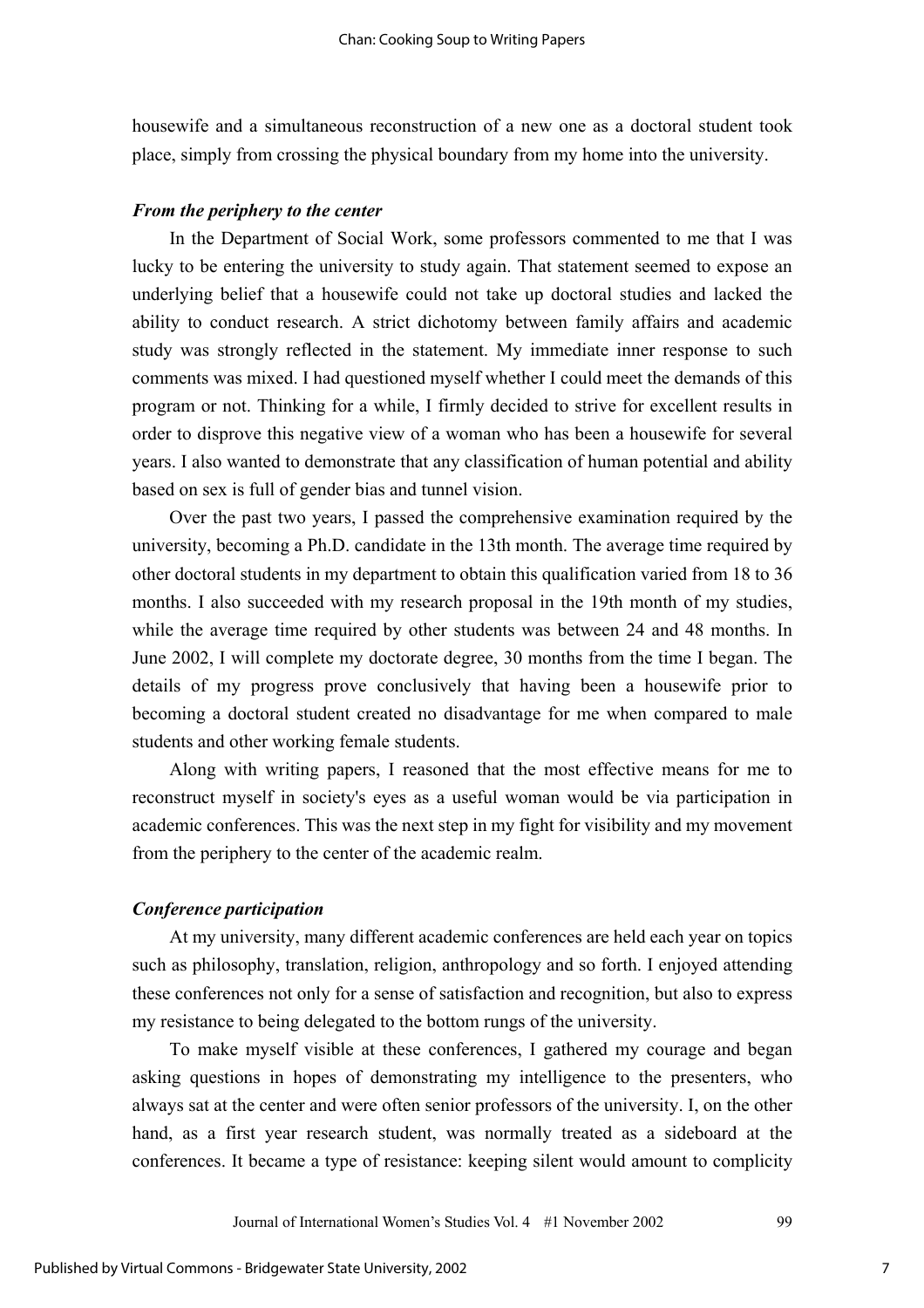with the system that sought to suppress my voice and oppress my behavior. This was the first important thing that I learned from these conferences: how to ask about crucial issues or point out gaps in presentations. This garnered me a degree of recognition from these – a recognition in the sphere of academia that became a substitute for my former recognition as an ideal, outstanding housewife in the family sphere. Although it would last only for a short time, I treasured being visible on that big campus.

After participating in this manner at several conferences, the conference chairs or other distinguished scholars began to remember me, and often encouraged me to continue. This motivated me to keep up my efforts, preparing questions prior to conferences in order to further my strategy of recognition and resistance. Writing and presenting papers of my own became my new goal, which I decided to pursue seriously as part of my university career.

#### *Learning to write*

I seldom wrote any papers before taking up my doctoral studies. In order to obtain my bachelor's and master's degrees, I was required to submit only fifteen (or fewer) assignments for each, as the courses placed much more emphasis on examinations. When I started the doctoral program, I found that writing was foreign to me. I had to work hard to make my papers more readable and publishable -- especially since the field of social science is so international in its scope, and places so much emphasis on academic merit.

It was important to have ability in writing papers in order for getting myself to be the top students among my peer groups in the same department. Then, I developed several strategies to enhance my ability of writing. Learning to write was to write continuously. From the very beginning, when my thesis supervisor required me to hand in a monthly concept paper with a length of  $10,000 - 20,000$  words, I felt very shock to hear such requirement for a Ph.D. student. I had asked myself how I could fulfill this requirement as I just changed from the role of a housewife to a doctoral student. How could I pick up this task quickly? An additional problem occurred that the topic of the first concept paper was about the relationships among the social development, social welfare and social work that I was not trained in such discipline. I tried to ask myself how I could write such a lengthy paper under such a broad scope of the topic. Since I was lack of the concepts for discussing this topic, what I could do was to read as many relevant books as I could during the daytime period in the university. After that, I would make a literature review and then borrowed other related books again. Every day, I read the textbooks from 8 pm to 3am without skipping the whole course of the study. Finally, I could really understand that hardworking and continuous learning was a key to success no matter how difficult it was.

Concluding both the experience of cooking soup and writing papers, they were so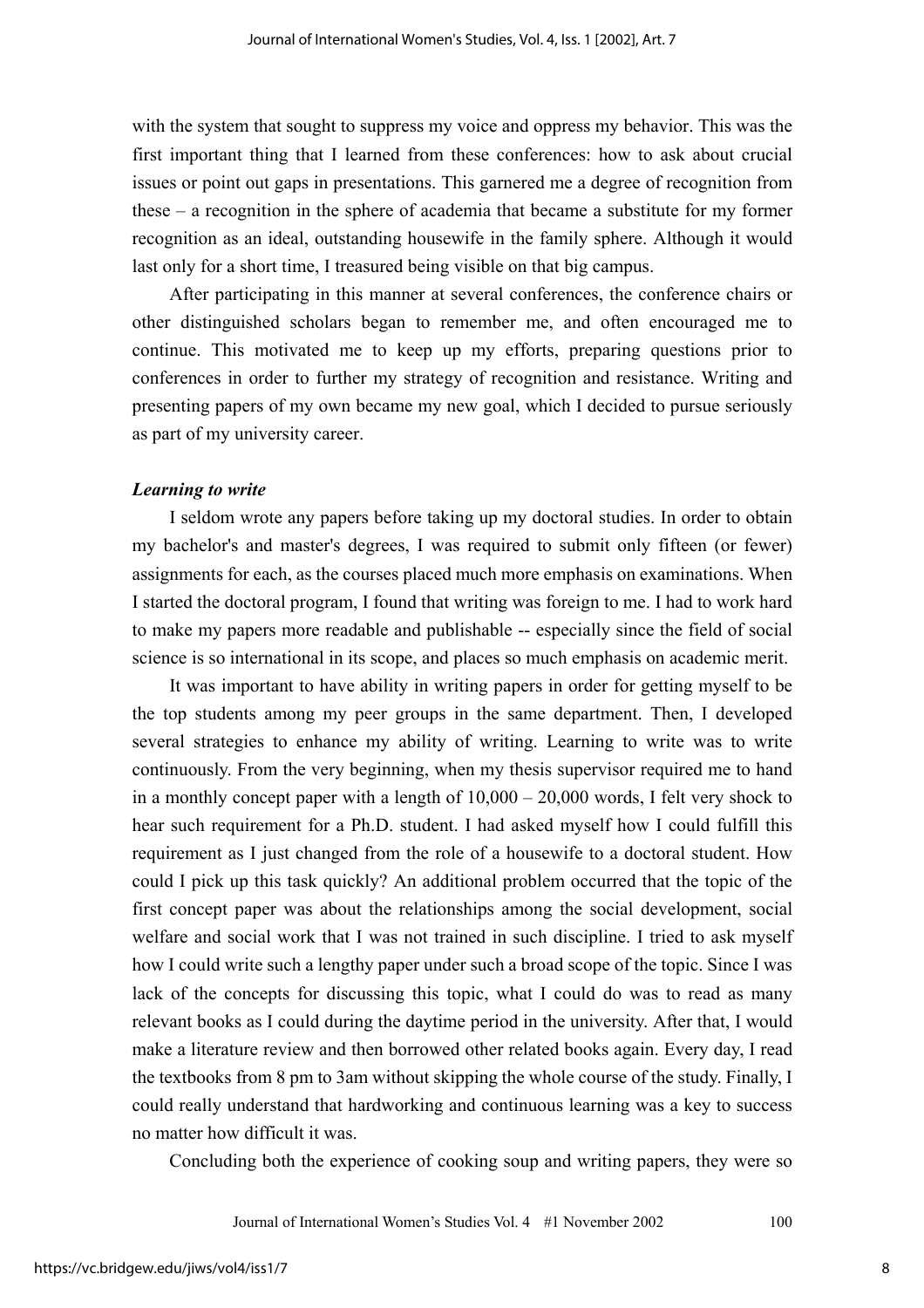significant to me particularly when I was a housewife and a doctoral student respectively. A thorough discussion will further be made.

#### **Discussion**

Learning to write was the best way for me to reconstruct my identity as an outstanding doctoral student. The first result of this change was the termination of my housewife's role. Taking up doctoral studies allowed me to exchange the feminization of cooking soup for the masculinized pursuit of writing papers, as the latter is so much more highly valued by men in mainstream society. Frankly speaking, this change of roles was not free from moments of panic. I would now like to discuss three aspects of this transition: a gender analysis of the change; another look at cooking soup and writing papers; and a deconstruction of society's divisions between what it considers a useless and a useful woman.

# *A gender analysis of my changing role*

Changing my role from housewife to doctoral student, from a family to a university environment, and from cooking soup to writing papers, all involved an interplay of internal conflict and external pressures. In terms of the internal conflict, I had to convince myself that I had the right to be a student again, that my value did not rest merely on how many types of soup I could cook, and that my femininity could be maintained even though I no longer cooked soup.

The external pressure came from several angles. My sister-in-law, for example, a 38 year-old secondary school teacher, said that my son would suffer a lot because I would no longer be a good mother. My studies were an individual matter, but they also related to my family -- especially to my mother, who took over many of my childcare responsibilities. My in-laws did not recognize my right and ability to enter university; they believed I should be locked up at home, caring for their son and grandson according to Chinese tradition. As for my neighbors and friends, they too expressed some disapproval of the change in my role. Some suspected that I was experiencing marital conflicts with my husband, and that studying was a way of gaining independence and obtaining bargaining power through knowledge. Others thought that I regretted marrying early, and that I was trying to recreate an experience of single, early adulthood. Some even commented that I was being irresponsible, disloyal and cruel to my family. Even without these comments, at the beginning of my changing role and my

crossing the border from the family to the university, I experienced the conflict between being a housewife, a university student, and a combination of both.

The feelings I experienced at that time - guilt over not performing my housewife duties; excitement over my liberation from the family sphere; uncertainty over entering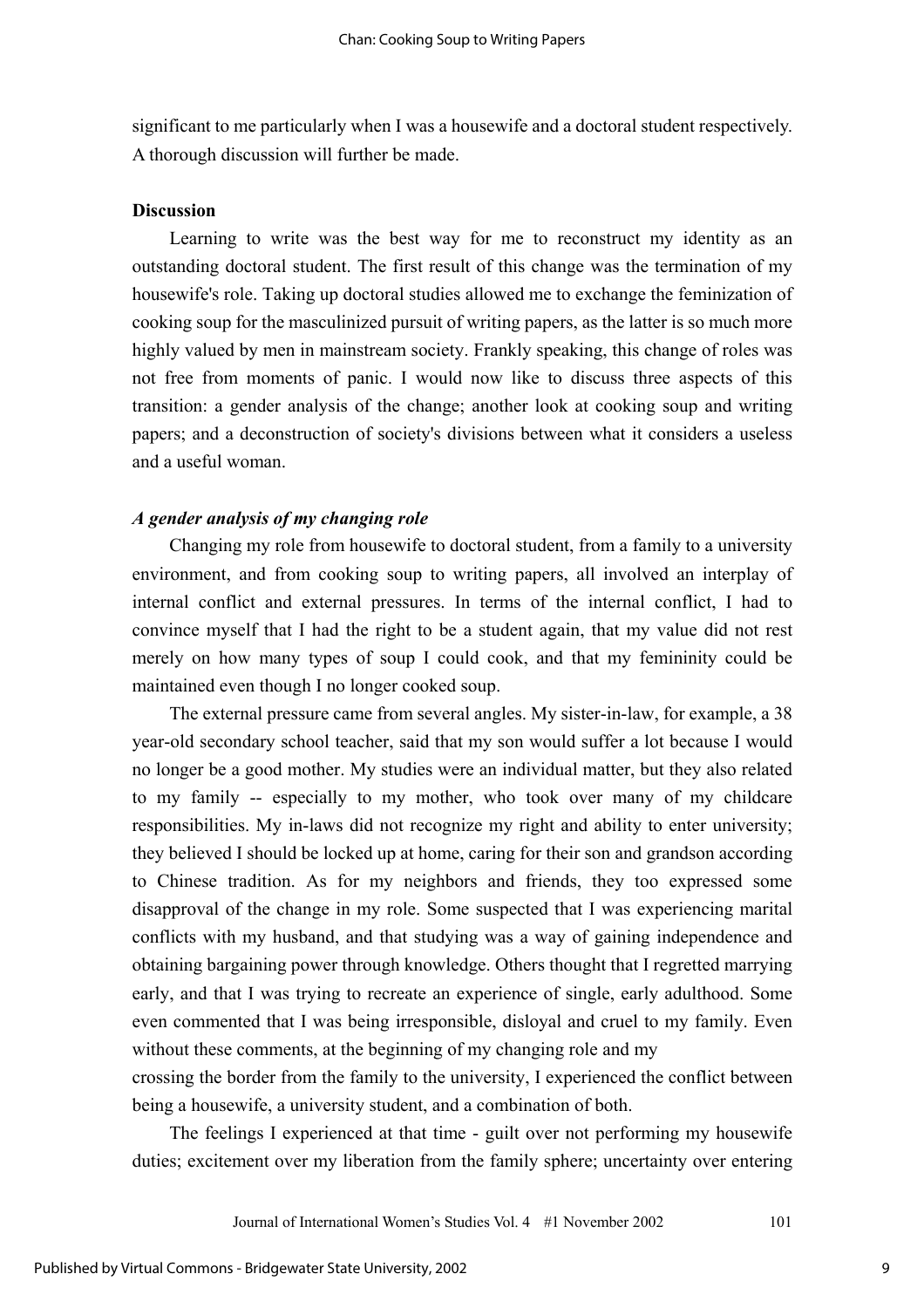the university; the mixed responses from others and from myself - all of these created for me a lot of self talk. To name a few examples, when I stood in front of the mirror in the bathroom at the university every morning, I would tell myself that I had to work hard and complete the tasks related to writing papers that day. As I walked through campus, I talked to myself about how I had to complete my Ph.D. as fast as I could, to break the university record and to try to win awards for an outstanding thesis. I had many dreams about the how my doctoral studies would proceed. The main and recurring theme, however, was always to be a top achiever.

To fulfil these dreams, I had to write more papers, present them at more conferences and have them published in more international journals. Writing became my major task in life - replacing the functions of cooking soup. Writing papers was extremely significant to my self-identity and sense of worthiness.

#### *Revisiting cooking soup and writing papers*

During these 27 months of self-reflection, I found that cooking soup was similar to writing papers in light of a gender perspective in four ways: Both cooking soup and writing papers require the self-discipline and persistence necessary to performing a task regularly. Without trial and error, you would never know how to cook good soup; without practice, you can never learn how to write effectively. Both require creativity: cooking soup needs different combinations of ingredients in different quantities; writing papers requires focus on different topics and themes depending on which central ideas you want to present, and requires different lengths, styles and tones according to the audiences and journals for which one writes. Both are arts that incorporate scientific skills. Cooking soup requires analysis of the nature, desired functions and purpose of the soup before cooking it, while writing papers also requires careful crafting in order to deliver the message that can inspire or move others. Both are a continuous engendering process. Cooking soup has been labelled woman's work, while writing papers has been classified as a manly task (as writing wields power, consists of knowledge, and can be a tool for men to acquire power and climb the social ladder in Chinese culture). Due to the westernization and globalization of Hong Kong, women are being given more chances to receive a higher-level education. The old myth that only men are deserving of such an education is waning.

Writing papers appears to be superior to cooking soup because of these differences between them:

(1) the well educated peer vs. the poorly educated peer;

(2) professional knowledge vs. common sense required to perform the task;

(3) a license required to enter the field vs. no license required;

(4) an independent role vs. a dependent role;

Journal of International Women's Studies Vol. 4 #1 November 2002 102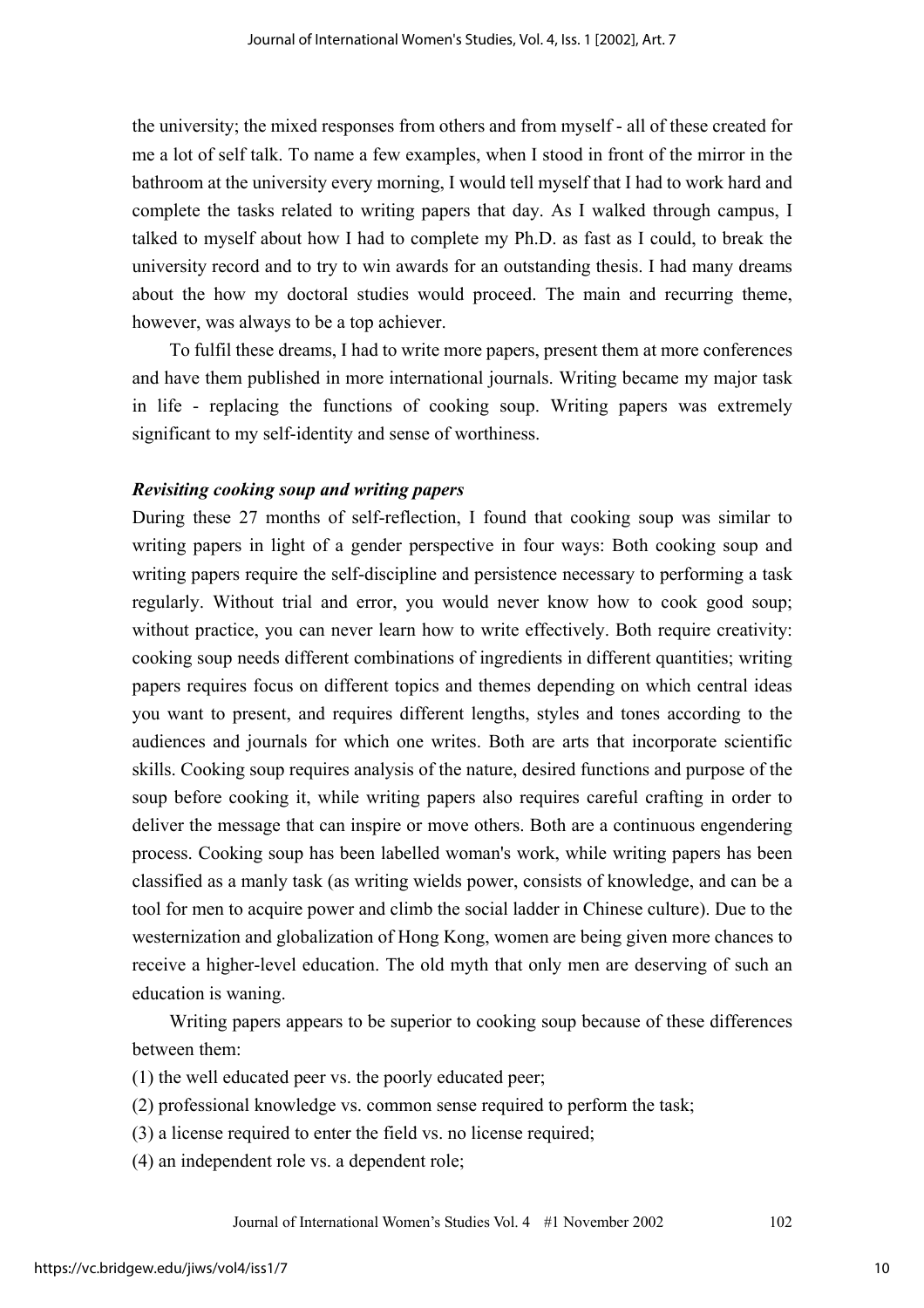(5) a Ph.D. student can more easily become a housewife than vice versa; and

(6) the very small number of elite female academics vs. the large number of housewives in society.

Women who spend their time cooking soup are regarded as useless because this task is related to the family sphere, is considered non-productive, and is perceived as a simple task. These women are labelled as being closer to nature. Women who write papers are viewed as useful because writing papers is related to the academic sphere, is considered productive work and is perceived as a sophisticated task. This category is considered closer to culture. To share my experience as a case study and to rethink the classifications of housewife and doctoral student are the first steps; to cross the border from the family to the university is the second step; but most importantly, deconstructing the split between a useless and a useful woman must follow.

#### *Deconstructing the split between a useless and a useful woman*

Gender differences and gender discrimination are nothing new. However, limiting us to external, macro analysis of such differences and discrimination will not add new, context-specific knowledge of gender stereotyping to that, which already exists. Within any woman's life, she will gain a diversity of experience that is all gender related – whether it is cooking soup or writing papers. The fragmentation of a single woman's experience is a fact, and every fragment represents different gender ideas that come into play at that specific time, within the environment of those specific events, and in relation to the others present at that moment. The in-depth exploration of a single case can reveal much about our cultural norms, human interactions and self-perception. As this is the case, reflecting on one's own life experience paints a vivid portrait of how gender perspective affects one's behaviors and the interpretation of one's worthiness.

#### **Conclusion**

The story of my experiences with cooking soup and writing papers has both limitations and significance. The limitations of this paper should be declared first. This adopts a life history approach but is not a comprehensive review. Rather, it is a purposive selection of some representational personal experiences. Its contents do not aim to generalize or to induce any concepts or theories. My experience in these two roles is offered as a means for illuminating some of the ways in which gender impacts women's roles in Chinese society.

The significance of this paper is threefold: to describe how women's experiences can provide a foundation of knowledge; to challenge the view that work within the family is non-productive while work in academia is, and to insist that women have the right and ability to cross that border; and to call for deconstructing the artificial spilt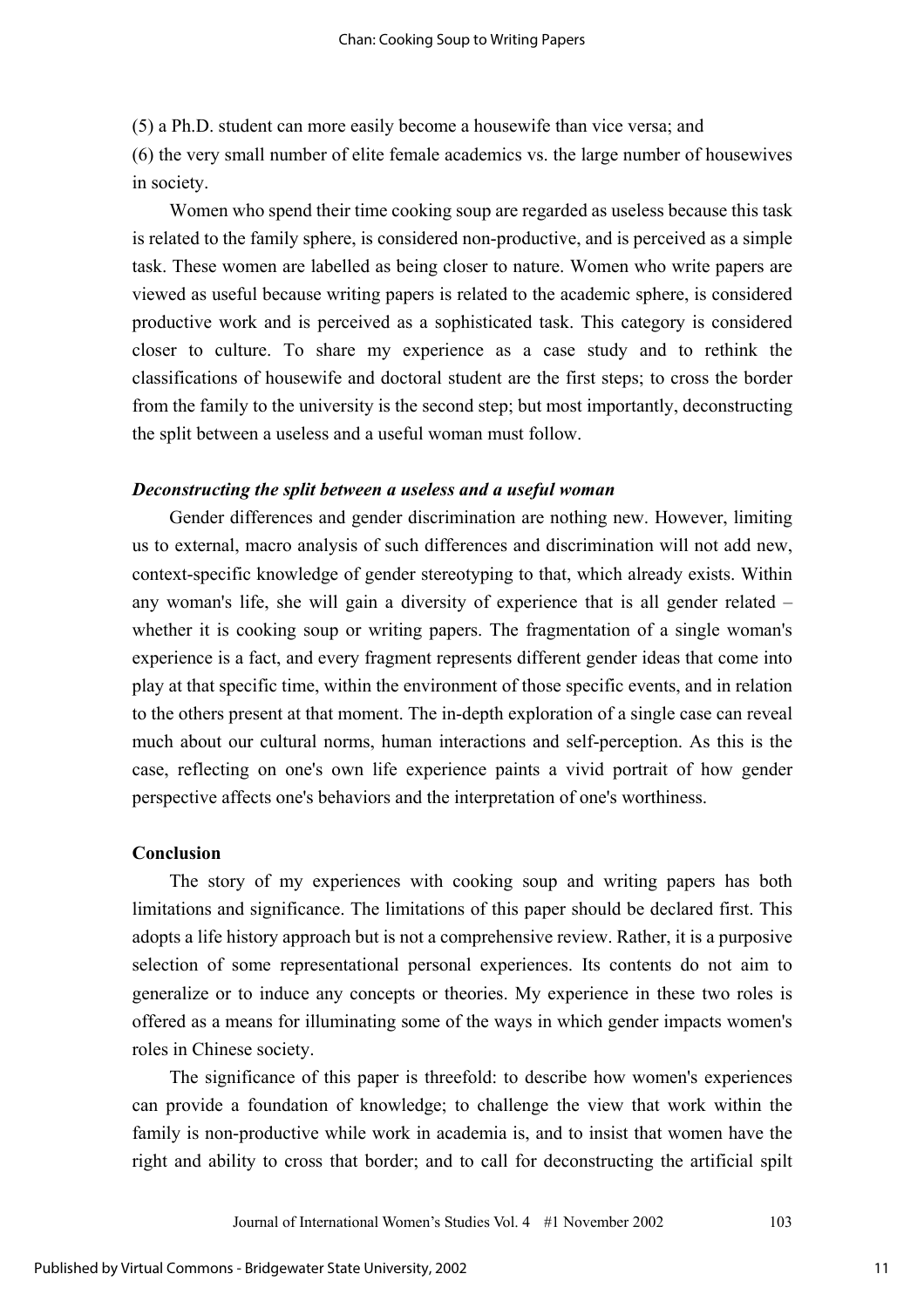between "useful" and "useless" women imposed by patriarchal society, by challenging its conceptualization of women's worthiness.

# *My docile voice*

It is not easy for a woman to obtain a post in academia (Ward, 2001). As I finish this paper, my thesis is also almost finished and my degree will be completed in August 2002. What are my prospects after graduation? Will I be able to find a position in the university? Will the decision-makers of my university offer me employment? Will they decide that the seven years I spent as a housewife makes me a candidate who is not academic enough? There are too many uncertainties. Of one thing I am very certain: I must be strong and work even harder instead of mourning or giving up. However, there are moments when I cry from the fear that after graduation will be the start of unemployment. I have been financially dependent on my husband since we married when I was 23. I want to share in the financial responsibilities for my family. Not earning money when I was a housewife was acceptable because my relatives, friends and society considered my role in the family domain acceptable. I will soon be a woman with a doctoral degree, and will be subject to social expectations that I be productive in financial terms. These expectations make me feel suffocated. What can I do? I need a place in academia, because I have to continue revealing women's voices -- for others and for myself!

# **References**

Balk, D. E. (2000). A Letter about my mother. *Death Studies*, 24(4), 352-357.

Bordo, S. R. (1989). *The body and the reproduction of femininity: A feminist appropriation of Foucault*. London: Rutgers University Press.

Buell, P. D. & Anderson, E. N. (2000). *A SOUP FOR THE QAN: INTRODUCTION, TRANSLATION, COMMENTARY AND CHINESE TEST*. London: Kegan Paul International.

Chan, C. Y. Z. & Ma, L. C. J. (2002). Family themes of food refusal: Disciplining the body and punishing the family. *Health Care for Women International*, 23(1), 49-58.

Charles, N. & Kerr, M. (1988). *Women, food and families*. Manchester: Machester University Press.

Cubbison, L. (1997). What does it mean to write from the body? *Women and Language*,

Journal of International Women's Studies Vol. 4 #1 November 2002 104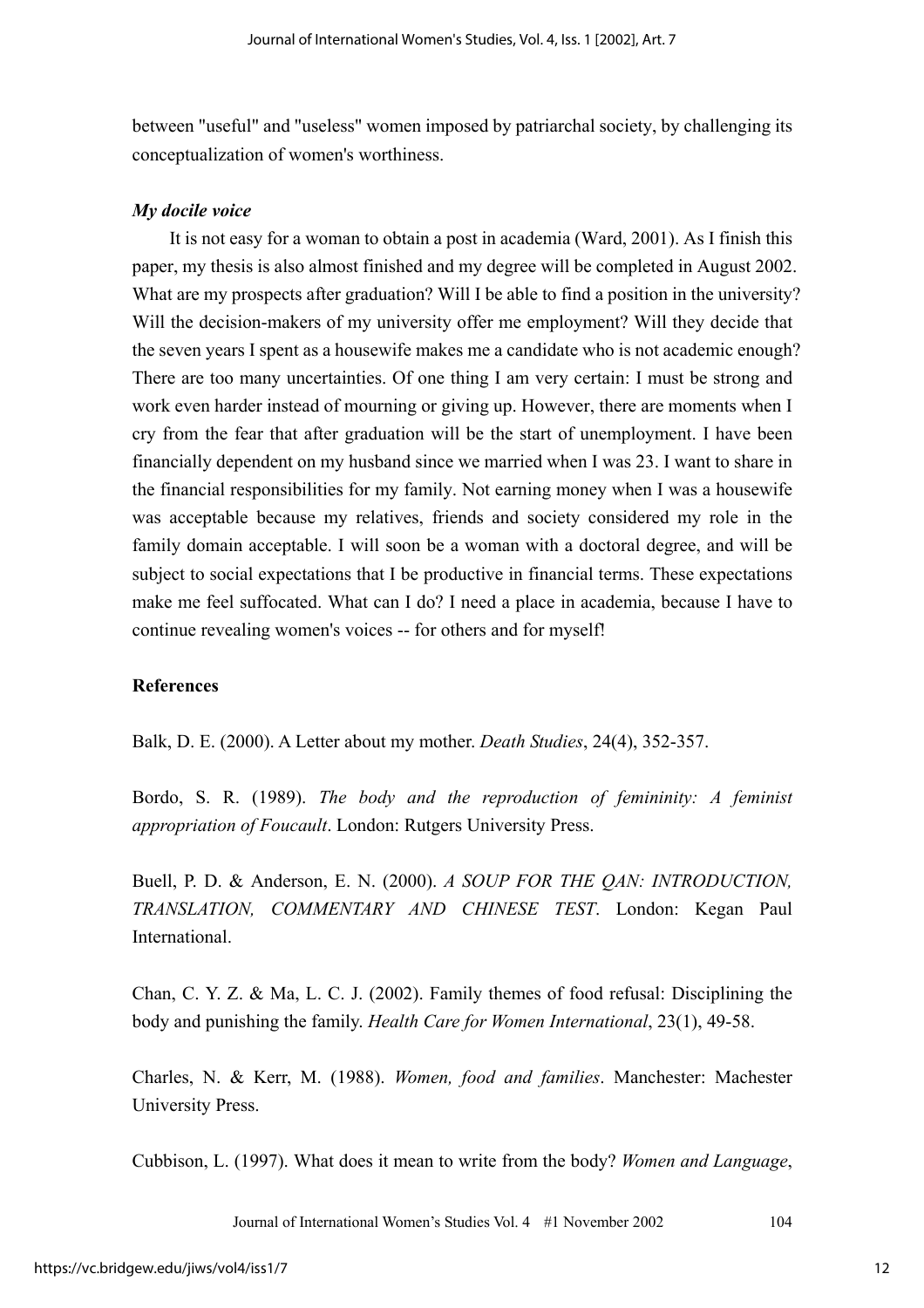20(1), 31-34.

Doherty, P. B. (1994). Women in writing in school: hiding voice. *Women's Studies Quarterly*, 22(1-2), 14-25.

Elsadda, H. (2001). Discourse on women's biographies and cultural identity: Twentieth-century representations of the life of "A"Isha Bint Abi Bakr. *Feminist Studies*, 27(1), 37-64.

Hall, C. M. (1990). *Women and identity: Values choices in a changing world*. New York: Hemisphere Publishing Corporation.

Harding, S. (1986). *The science question in feminism*. Ithaca: Cornell University Press.

Joplin, J. (2000). The therapeutic benefits of expressive writing. *The Academy of Management Executive*, 14(2), 124-125.

Joyappa, V. & Martin, D. J. (1996). Exploring alternative research epistemologies for adult education: Participatory research, feminist research and feminist participatory research. *Adult Education Quarterly*, 47(1), 1-14.

Kehily, M. J. (1995). Self-narration, autobiography and identity construction. *Gender and Education*, 7(1), 23-32.

Levisee, K. (2000). The empty mother: Women's fear of their destructive envy. American *Journal of Psychoanalysis*, 60(4), 394-396.

Lewis, K. G. & Moon, S. (1997). Always single and single again women: A qualitative study. *Journal of Marital and Family Therapy*, 23(2), 115-134.

Lindsey, E. W. (1997). Feminist issues in qualitative research with formerly homeless mothers. *Journal of Women & Social Work*, 12(1), 57-75.

Ng, W. C. (1999). What Do Women Want? Giving University Women in Hong Kong a Voice. *Feminism & Psychology*, 9(2), 243-248.

Oakley, A. (1980). *Becoming a mother*. New York: Schocken.

Journal of International Women's Studies Vol. 4 #1 November 2002 105